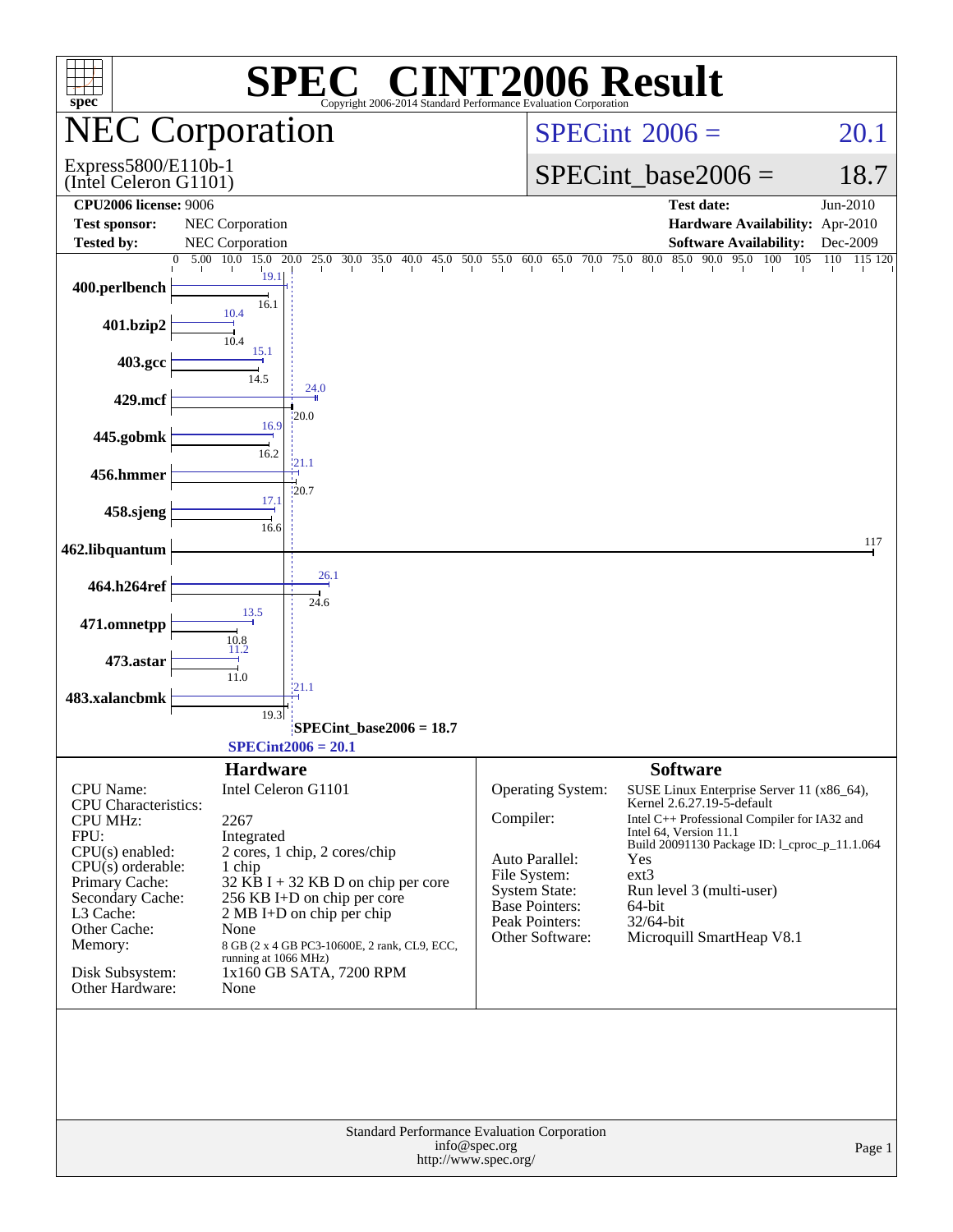

## NEC Corporation

 $SPECint2006 = 20.1$  $SPECint2006 = 20.1$ 

#### Express5800/E110b-1

(Intel Celeron G1101)

**[CPU2006 license:](http://www.spec.org/auto/cpu2006/Docs/result-fields.html#CPU2006license)** 9006 **[Test date:](http://www.spec.org/auto/cpu2006/Docs/result-fields.html#Testdate)** Jun-2010 **[Test sponsor:](http://www.spec.org/auto/cpu2006/Docs/result-fields.html#Testsponsor)** NEC Corporation **[Hardware Availability:](http://www.spec.org/auto/cpu2006/Docs/result-fields.html#HardwareAvailability)** Apr-2010 **[Tested by:](http://www.spec.org/auto/cpu2006/Docs/result-fields.html#Testedby)** NEC Corporation **[Software Availability:](http://www.spec.org/auto/cpu2006/Docs/result-fields.html#SoftwareAvailability)** Dec-2009

SPECint base2006 =  $18.7$ 

#### **[Results Table](http://www.spec.org/auto/cpu2006/Docs/result-fields.html#ResultsTable)**

|                                                                                                          | <b>Base</b>    |              |                |       |                |       |                | <b>Peak</b>  |                |              |                |              |  |
|----------------------------------------------------------------------------------------------------------|----------------|--------------|----------------|-------|----------------|-------|----------------|--------------|----------------|--------------|----------------|--------------|--|
| <b>Benchmark</b>                                                                                         | <b>Seconds</b> | <b>Ratio</b> | <b>Seconds</b> | Ratio | <b>Seconds</b> | Ratio | <b>Seconds</b> | <b>Ratio</b> | <b>Seconds</b> | <b>Ratio</b> | <b>Seconds</b> | <b>Ratio</b> |  |
| $ 400$ .perlbench                                                                                        | 607            | 16.1         | 608            | 16.1  | 608            | 16.1  | 510            | <u>19.1</u>  | 510            | 19.2         | 511            | 19.1         |  |
| 401.bzip2                                                                                                | 923            | 10.5         | 929            | 10.4  | 930            | 10.4  | 931            | 10.4         | 931            | 10.4         | 931            | 10.4         |  |
| $403.\mathrm{gcc}$                                                                                       | 556            | 14.5         | 556            | 14.5  | 557            | 14.4  | 532            | <u>15.1</u>  | 531            | 15.2         | 534            | 15.1         |  |
| $429$ .mcf                                                                                               | 453            | 20.1         | 458            | 19.9  | 456            | 20.0  | 381            | 23.9         | 381            | 24.0         | 376            | 24.3         |  |
| $445$ .gobmk                                                                                             | 649            | 16.2         | 649            | 16.2  | 650            | 16.1  | 621            | 16.9         | 619            | 16.9         | 620            | <u>16.9</u>  |  |
| $456.$ hmmer                                                                                             | 449            | 20.8         | 450            | 20.7  | 450            | 20.7  | 442            | 21.1         | 442            | 21.1         | 441            | 21.2         |  |
| $458$ .sjeng                                                                                             | 728            | 16.6         | 728            | 16.6  | 728            | 16.6  | 706            | 17.1         | 706            | 17.1         | 706            | 17.1         |  |
| 462.libquantum                                                                                           | 177            | 117          | 178            | 117   | 177            | 117   | 177            | 117          | 178            | 117          | 177            | <b>117</b>   |  |
| 464.h264ref                                                                                              | 901            | 24.6         | 902            | 24.5  | 899            | 24.6  | 847            | 26.1         | 845            | 26.2         | 847            | 26.1         |  |
| $ 471$ .omnetpp                                                                                          | 576            | 10.9         | 577            | 10.8  | 576            | 10.8  | 461            | 13.6         | 463            | 13.5         | 464            | 13.5         |  |
| $473.$ astar                                                                                             | 638            | 11.0         | 639            | 11.0  | 642            | 10.9  | 629            | 11.2         | 629            | 11.2         | 629            | 11.2         |  |
| 483.xalancbmk                                                                                            | 358            | 19.3         | 356            | 19.4  | 358            | 19.3  | 326            | 21.2         | 327            | 21.1         | 327            | 21.1         |  |
| Results appear in the order in which they were run. Bold underlined text indicates a median measurement. |                |              |                |       |                |       |                |              |                |              |                |              |  |

**[Operating System Notes](http://www.spec.org/auto/cpu2006/Docs/result-fields.html#OperatingSystemNotes)**

'ulimit -s unlimited' was used to set the stacksize to unlimited prior to run

#### **[Platform Notes](http://www.spec.org/auto/cpu2006/Docs/result-fields.html#PlatformNotes)**

Default BIOS settings were used.

#### **[General Notes](http://www.spec.org/auto/cpu2006/Docs/result-fields.html#GeneralNotes)**

 OMP\_NUM\_THREADS set to number of cores KMP\_AFFINITY set to granularity=fine,scatter

### **[Base Compiler Invocation](http://www.spec.org/auto/cpu2006/Docs/result-fields.html#BaseCompilerInvocation)**

[C benchmarks](http://www.spec.org/auto/cpu2006/Docs/result-fields.html#Cbenchmarks):  $\text{icc}$  -m64

[C++ benchmarks:](http://www.spec.org/auto/cpu2006/Docs/result-fields.html#CXXbenchmarks) [icpc -m64](http://www.spec.org/cpu2006/results/res2010q3/cpu2006-20100621-11779.flags.html#user_CXXbase_intel_icpc_64bit_fc66a5337ce925472a5c54ad6a0de310)

#### **[Base Portability Flags](http://www.spec.org/auto/cpu2006/Docs/result-fields.html#BasePortabilityFlags)**

400.perlbench: [-DSPEC\\_CPU\\_LP64](http://www.spec.org/cpu2006/results/res2010q3/cpu2006-20100621-11779.flags.html#b400.perlbench_basePORTABILITY_DSPEC_CPU_LP64) [-DSPEC\\_CPU\\_LINUX\\_X64](http://www.spec.org/cpu2006/results/res2010q3/cpu2006-20100621-11779.flags.html#b400.perlbench_baseCPORTABILITY_DSPEC_CPU_LINUX_X64)

Continued on next page

Standard Performance Evaluation Corporation [info@spec.org](mailto:info@spec.org) <http://www.spec.org/>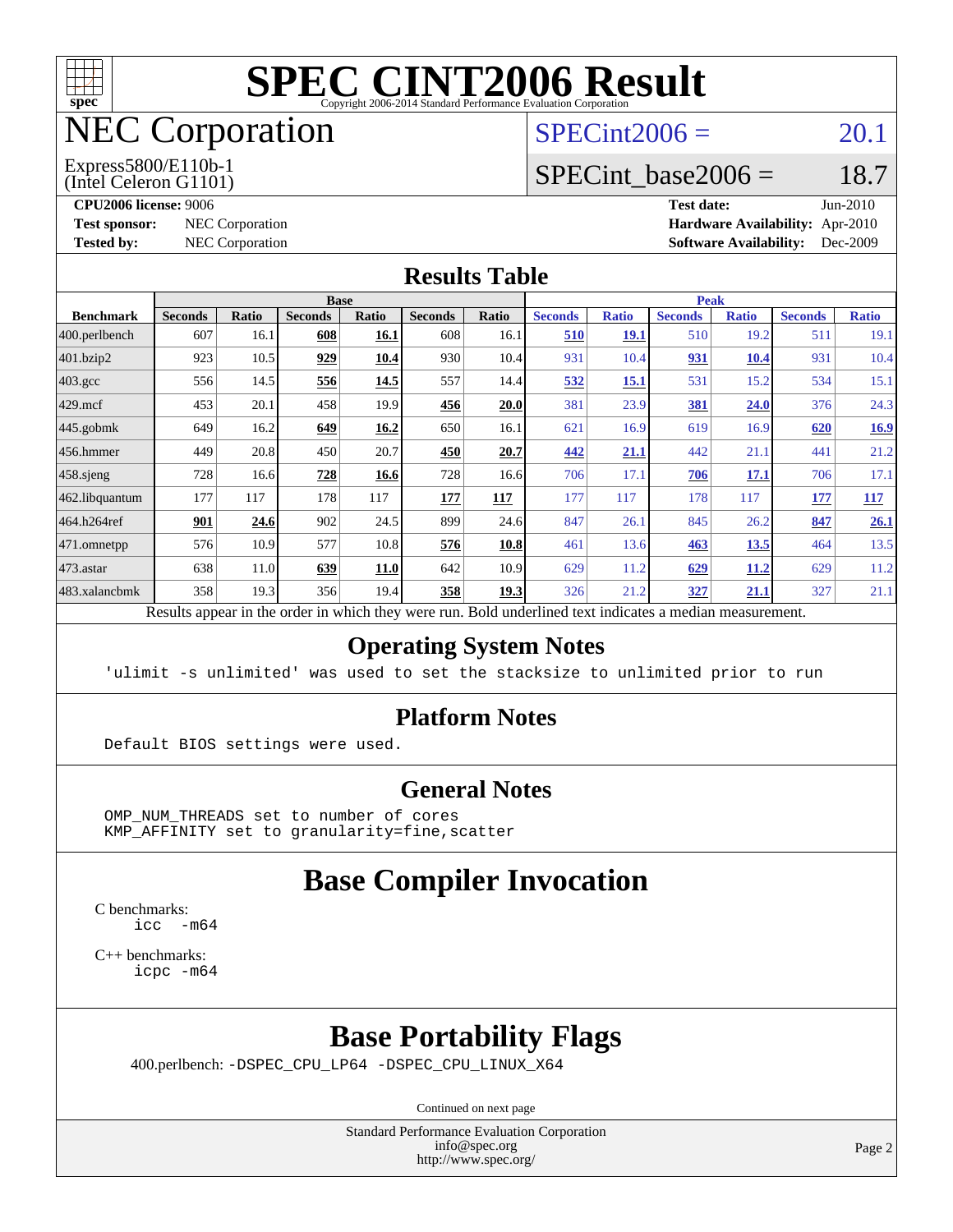

NEC Corporation

(Intel Celeron G1101) Express5800/E110b-1  $SPECint2006 = 20.1$  $SPECint2006 = 20.1$ 

SPECint base2006 =  $18.7$ 

| <b>Test sponsor:</b> | <b>NEC</b> Corporation |
|----------------------|------------------------|
| <b>Tested by:</b>    | <b>NEC</b> Corporation |

**[CPU2006 license:](http://www.spec.org/auto/cpu2006/Docs/result-fields.html#CPU2006license)** 9006 **[Test date:](http://www.spec.org/auto/cpu2006/Docs/result-fields.html#Testdate)** Jun-2010 **[Hardware Availability:](http://www.spec.org/auto/cpu2006/Docs/result-fields.html#HardwareAvailability)** Apr-2010 **[Software Availability:](http://www.spec.org/auto/cpu2006/Docs/result-fields.html#SoftwareAvailability)** Dec-2009

### **[Base Portability Flags \(Continued\)](http://www.spec.org/auto/cpu2006/Docs/result-fields.html#BasePortabilityFlags)**

 401.bzip2: [-DSPEC\\_CPU\\_LP64](http://www.spec.org/cpu2006/results/res2010q3/cpu2006-20100621-11779.flags.html#suite_basePORTABILITY401_bzip2_DSPEC_CPU_LP64) 403.gcc: [-DSPEC\\_CPU\\_LP64](http://www.spec.org/cpu2006/results/res2010q3/cpu2006-20100621-11779.flags.html#suite_basePORTABILITY403_gcc_DSPEC_CPU_LP64) 429.mcf: [-DSPEC\\_CPU\\_LP64](http://www.spec.org/cpu2006/results/res2010q3/cpu2006-20100621-11779.flags.html#suite_basePORTABILITY429_mcf_DSPEC_CPU_LP64) 445.gobmk: [-DSPEC\\_CPU\\_LP64](http://www.spec.org/cpu2006/results/res2010q3/cpu2006-20100621-11779.flags.html#suite_basePORTABILITY445_gobmk_DSPEC_CPU_LP64) 456.hmmer: [-DSPEC\\_CPU\\_LP64](http://www.spec.org/cpu2006/results/res2010q3/cpu2006-20100621-11779.flags.html#suite_basePORTABILITY456_hmmer_DSPEC_CPU_LP64) 458.sjeng: [-DSPEC\\_CPU\\_LP64](http://www.spec.org/cpu2006/results/res2010q3/cpu2006-20100621-11779.flags.html#suite_basePORTABILITY458_sjeng_DSPEC_CPU_LP64) 462.libquantum: [-DSPEC\\_CPU\\_LP64](http://www.spec.org/cpu2006/results/res2010q3/cpu2006-20100621-11779.flags.html#suite_basePORTABILITY462_libquantum_DSPEC_CPU_LP64) [-DSPEC\\_CPU\\_LINUX](http://www.spec.org/cpu2006/results/res2010q3/cpu2006-20100621-11779.flags.html#b462.libquantum_baseCPORTABILITY_DSPEC_CPU_LINUX) 464.h264ref: [-DSPEC\\_CPU\\_LP64](http://www.spec.org/cpu2006/results/res2010q3/cpu2006-20100621-11779.flags.html#suite_basePORTABILITY464_h264ref_DSPEC_CPU_LP64) 471.omnetpp: [-DSPEC\\_CPU\\_LP64](http://www.spec.org/cpu2006/results/res2010q3/cpu2006-20100621-11779.flags.html#suite_basePORTABILITY471_omnetpp_DSPEC_CPU_LP64) 473.astar: [-DSPEC\\_CPU\\_LP64](http://www.spec.org/cpu2006/results/res2010q3/cpu2006-20100621-11779.flags.html#suite_basePORTABILITY473_astar_DSPEC_CPU_LP64) 483.xalancbmk: [-DSPEC\\_CPU\\_LP64](http://www.spec.org/cpu2006/results/res2010q3/cpu2006-20100621-11779.flags.html#suite_basePORTABILITY483_xalancbmk_DSPEC_CPU_LP64) [-DSPEC\\_CPU\\_LINUX](http://www.spec.org/cpu2006/results/res2010q3/cpu2006-20100621-11779.flags.html#b483.xalancbmk_baseCXXPORTABILITY_DSPEC_CPU_LINUX)

#### **[Base Optimization Flags](http://www.spec.org/auto/cpu2006/Docs/result-fields.html#BaseOptimizationFlags)**

[C benchmarks](http://www.spec.org/auto/cpu2006/Docs/result-fields.html#Cbenchmarks):

[-xSSSE3](http://www.spec.org/cpu2006/results/res2010q3/cpu2006-20100621-11779.flags.html#user_CCbase_f-xSSSE3) [-ipo](http://www.spec.org/cpu2006/results/res2010q3/cpu2006-20100621-11779.flags.html#user_CCbase_f-ipo) [-O3](http://www.spec.org/cpu2006/results/res2010q3/cpu2006-20100621-11779.flags.html#user_CCbase_f-O3) [-no-prec-div](http://www.spec.org/cpu2006/results/res2010q3/cpu2006-20100621-11779.flags.html#user_CCbase_f-no-prec-div) [-static](http://www.spec.org/cpu2006/results/res2010q3/cpu2006-20100621-11779.flags.html#user_CCbase_f-static) [-parallel](http://www.spec.org/cpu2006/results/res2010q3/cpu2006-20100621-11779.flags.html#user_CCbase_f-parallel) [-opt-prefetch](http://www.spec.org/cpu2006/results/res2010q3/cpu2006-20100621-11779.flags.html#user_CCbase_f-opt-prefetch)

[C++ benchmarks:](http://www.spec.org/auto/cpu2006/Docs/result-fields.html#CXXbenchmarks)

[-xSSSE3](http://www.spec.org/cpu2006/results/res2010q3/cpu2006-20100621-11779.flags.html#user_CXXbase_f-xSSSE3) [-ipo](http://www.spec.org/cpu2006/results/res2010q3/cpu2006-20100621-11779.flags.html#user_CXXbase_f-ipo) [-O3](http://www.spec.org/cpu2006/results/res2010q3/cpu2006-20100621-11779.flags.html#user_CXXbase_f-O3) [-no-prec-div](http://www.spec.org/cpu2006/results/res2010q3/cpu2006-20100621-11779.flags.html#user_CXXbase_f-no-prec-div) [-opt-prefetch](http://www.spec.org/cpu2006/results/res2010q3/cpu2006-20100621-11779.flags.html#user_CXXbase_f-opt-prefetch) [-Wl,-z,muldefs](http://www.spec.org/cpu2006/results/res2010q3/cpu2006-20100621-11779.flags.html#user_CXXbase_link_force_multiple1_74079c344b956b9658436fd1b6dd3a8a) [-L/opt/SmartHeap\\_8.1/lib64 -lsmartheap64](http://www.spec.org/cpu2006/results/res2010q3/cpu2006-20100621-11779.flags.html#user_CXXbase_SmartHeap64_7ff9c3d8ca51c2767359d6aa2f519d77)

#### **[Base Other Flags](http://www.spec.org/auto/cpu2006/Docs/result-fields.html#BaseOtherFlags)**

[C benchmarks](http://www.spec.org/auto/cpu2006/Docs/result-fields.html#Cbenchmarks):

403.gcc: [-Dalloca=\\_alloca](http://www.spec.org/cpu2006/results/res2010q3/cpu2006-20100621-11779.flags.html#b403.gcc_baseEXTRA_CFLAGS_Dalloca_be3056838c12de2578596ca5467af7f3)

#### **[Peak Compiler Invocation](http://www.spec.org/auto/cpu2006/Docs/result-fields.html#PeakCompilerInvocation)**

[C benchmarks \(except as noted below\)](http://www.spec.org/auto/cpu2006/Docs/result-fields.html#Cbenchmarksexceptasnotedbelow):<br> $\frac{1}{2}$  cc  $-\text{m64}$  $-m64$ 

429.mcf: [icc -m32](http://www.spec.org/cpu2006/results/res2010q3/cpu2006-20100621-11779.flags.html#user_peakCCLD429_mcf_intel_icc_32bit_a6a621f8d50482236b970c6ac5f55f93)

[C++ benchmarks \(except as noted below\):](http://www.spec.org/auto/cpu2006/Docs/result-fields.html#CXXbenchmarksexceptasnotedbelow) [icpc -m32](http://www.spec.org/cpu2006/results/res2010q3/cpu2006-20100621-11779.flags.html#user_CXXpeak_intel_icpc_32bit_4e5a5ef1a53fd332b3c49e69c3330699)

473.astar: [icpc -m64](http://www.spec.org/cpu2006/results/res2010q3/cpu2006-20100621-11779.flags.html#user_peakCXXLD473_astar_intel_icpc_64bit_fc66a5337ce925472a5c54ad6a0de310)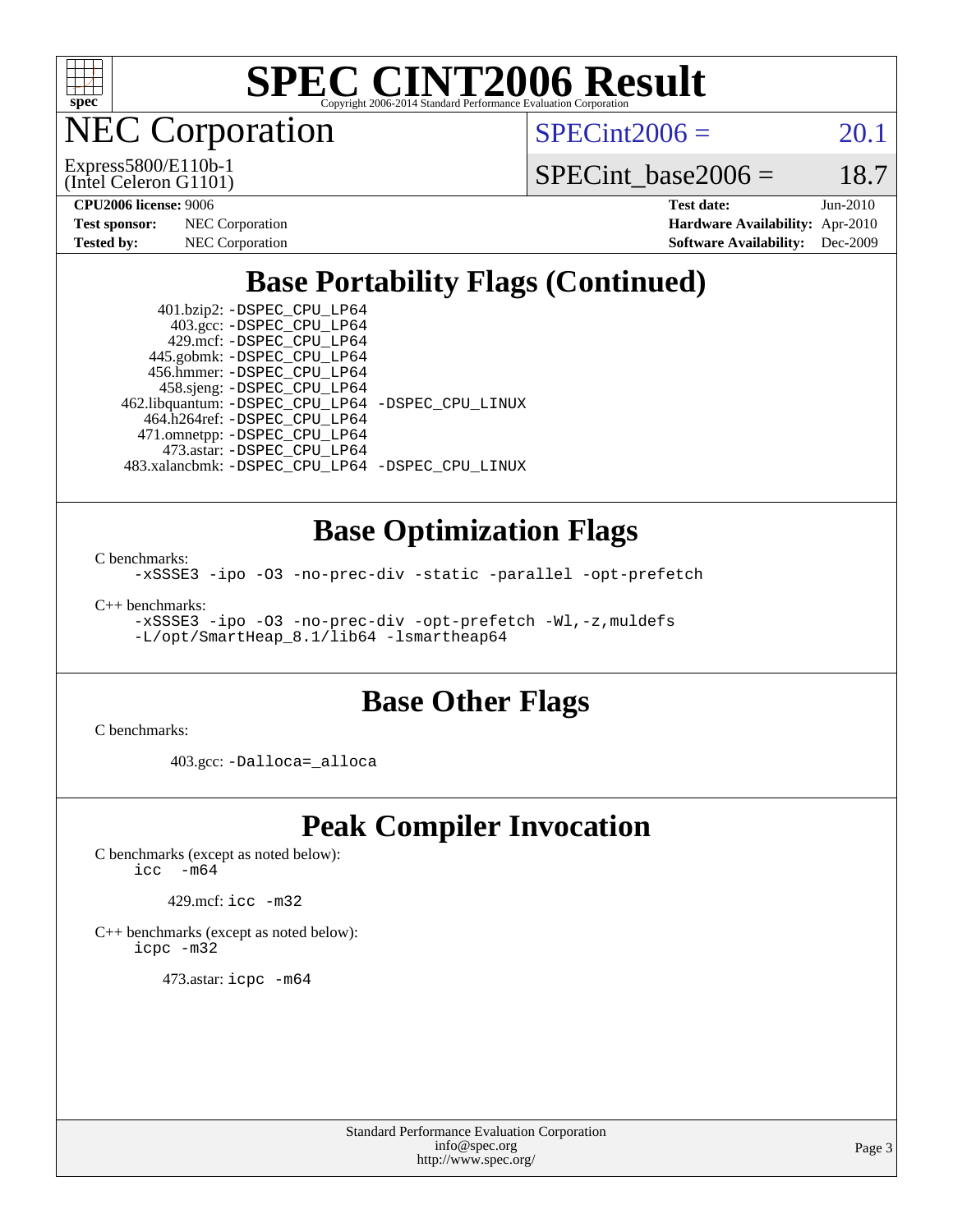

**EC Corporation** 

 $SPECint2006 = 20.1$  $SPECint2006 = 20.1$ 

(Intel Celeron G1101) Express5800/E110b-1 SPECint base2006 =  $18.7$ 

| <b>Test sponsor:</b> | <b>NEC</b> Corporation |
|----------------------|------------------------|
| <b>Tested by:</b>    | <b>NEC</b> Corporation |

**[CPU2006 license:](http://www.spec.org/auto/cpu2006/Docs/result-fields.html#CPU2006license)** 9006 **[Test date:](http://www.spec.org/auto/cpu2006/Docs/result-fields.html#Testdate)** Jun-2010 **[Hardware Availability:](http://www.spec.org/auto/cpu2006/Docs/result-fields.html#HardwareAvailability)** Apr-2010 **[Software Availability:](http://www.spec.org/auto/cpu2006/Docs/result-fields.html#SoftwareAvailability)** Dec-2009

#### **[Peak Portability Flags](http://www.spec.org/auto/cpu2006/Docs/result-fields.html#PeakPortabilityFlags)**

 400.perlbench: [-DSPEC\\_CPU\\_LP64](http://www.spec.org/cpu2006/results/res2010q3/cpu2006-20100621-11779.flags.html#b400.perlbench_peakPORTABILITY_DSPEC_CPU_LP64) [-DSPEC\\_CPU\\_LINUX\\_X64](http://www.spec.org/cpu2006/results/res2010q3/cpu2006-20100621-11779.flags.html#b400.perlbench_peakCPORTABILITY_DSPEC_CPU_LINUX_X64) 401.bzip2: [-DSPEC\\_CPU\\_LP64](http://www.spec.org/cpu2006/results/res2010q3/cpu2006-20100621-11779.flags.html#suite_peakPORTABILITY401_bzip2_DSPEC_CPU_LP64) 403.gcc: [-DSPEC\\_CPU\\_LP64](http://www.spec.org/cpu2006/results/res2010q3/cpu2006-20100621-11779.flags.html#suite_peakPORTABILITY403_gcc_DSPEC_CPU_LP64) 445.gobmk: [-DSPEC\\_CPU\\_LP64](http://www.spec.org/cpu2006/results/res2010q3/cpu2006-20100621-11779.flags.html#suite_peakPORTABILITY445_gobmk_DSPEC_CPU_LP64) 456.hmmer: [-DSPEC\\_CPU\\_LP64](http://www.spec.org/cpu2006/results/res2010q3/cpu2006-20100621-11779.flags.html#suite_peakPORTABILITY456_hmmer_DSPEC_CPU_LP64) 458.sjeng: [-DSPEC\\_CPU\\_LP64](http://www.spec.org/cpu2006/results/res2010q3/cpu2006-20100621-11779.flags.html#suite_peakPORTABILITY458_sjeng_DSPEC_CPU_LP64) 462.libquantum: [-DSPEC\\_CPU\\_LP64](http://www.spec.org/cpu2006/results/res2010q3/cpu2006-20100621-11779.flags.html#suite_peakPORTABILITY462_libquantum_DSPEC_CPU_LP64) [-DSPEC\\_CPU\\_LINUX](http://www.spec.org/cpu2006/results/res2010q3/cpu2006-20100621-11779.flags.html#b462.libquantum_peakCPORTABILITY_DSPEC_CPU_LINUX) 464.h264ref: [-DSPEC\\_CPU\\_LP64](http://www.spec.org/cpu2006/results/res2010q3/cpu2006-20100621-11779.flags.html#suite_peakPORTABILITY464_h264ref_DSPEC_CPU_LP64) 473.astar: [-DSPEC\\_CPU\\_LP64](http://www.spec.org/cpu2006/results/res2010q3/cpu2006-20100621-11779.flags.html#suite_peakPORTABILITY473_astar_DSPEC_CPU_LP64) 483.xalancbmk: [-DSPEC\\_CPU\\_LINUX](http://www.spec.org/cpu2006/results/res2010q3/cpu2006-20100621-11779.flags.html#b483.xalancbmk_peakCXXPORTABILITY_DSPEC_CPU_LINUX)

#### **[Peak Optimization Flags](http://www.spec.org/auto/cpu2006/Docs/result-fields.html#PeakOptimizationFlags)**

#### [C benchmarks](http://www.spec.org/auto/cpu2006/Docs/result-fields.html#Cbenchmarks):

 400.perlbench: [-prof-gen](http://www.spec.org/cpu2006/results/res2010q3/cpu2006-20100621-11779.flags.html#user_peakPASS1_CFLAGSPASS1_LDFLAGS400_perlbench_prof_gen_e43856698f6ca7b7e442dfd80e94a8fc)(pass 1) [-prof-use](http://www.spec.org/cpu2006/results/res2010q3/cpu2006-20100621-11779.flags.html#user_peakPASS2_CFLAGSPASS2_LDFLAGS400_perlbench_prof_use_bccf7792157ff70d64e32fe3e1250b55)(pass 2) [-xSSSE3](http://www.spec.org/cpu2006/results/res2010q3/cpu2006-20100621-11779.flags.html#user_peakCOPTIMIZE400_perlbench_f-xSSSE3) [-ipo](http://www.spec.org/cpu2006/results/res2010q3/cpu2006-20100621-11779.flags.html#user_peakCOPTIMIZE400_perlbench_f-ipo) [-O3](http://www.spec.org/cpu2006/results/res2010q3/cpu2006-20100621-11779.flags.html#user_peakCOPTIMIZE400_perlbench_f-O3) [-no-prec-div](http://www.spec.org/cpu2006/results/res2010q3/cpu2006-20100621-11779.flags.html#user_peakCOPTIMIZE400_perlbench_f-no-prec-div) [-static](http://www.spec.org/cpu2006/results/res2010q3/cpu2006-20100621-11779.flags.html#user_peakCOPTIMIZE400_perlbench_f-static) [-ansi-alias](http://www.spec.org/cpu2006/results/res2010q3/cpu2006-20100621-11779.flags.html#user_peakCOPTIMIZE400_perlbench_f-ansi-alias) [-opt-prefetch](http://www.spec.org/cpu2006/results/res2010q3/cpu2006-20100621-11779.flags.html#user_peakCOPTIMIZE400_perlbench_f-opt-prefetch)

 401.bzip2: [-prof-gen](http://www.spec.org/cpu2006/results/res2010q3/cpu2006-20100621-11779.flags.html#user_peakPASS1_CFLAGSPASS1_LDFLAGS401_bzip2_prof_gen_e43856698f6ca7b7e442dfd80e94a8fc)(pass 1) [-prof-use](http://www.spec.org/cpu2006/results/res2010q3/cpu2006-20100621-11779.flags.html#user_peakPASS2_CFLAGSPASS2_LDFLAGS401_bzip2_prof_use_bccf7792157ff70d64e32fe3e1250b55)(pass 2) [-xSSSE3](http://www.spec.org/cpu2006/results/res2010q3/cpu2006-20100621-11779.flags.html#user_peakCOPTIMIZE401_bzip2_f-xSSSE3) [-ipo](http://www.spec.org/cpu2006/results/res2010q3/cpu2006-20100621-11779.flags.html#user_peakCOPTIMIZE401_bzip2_f-ipo) [-O3](http://www.spec.org/cpu2006/results/res2010q3/cpu2006-20100621-11779.flags.html#user_peakCOPTIMIZE401_bzip2_f-O3) [-no-prec-div](http://www.spec.org/cpu2006/results/res2010q3/cpu2006-20100621-11779.flags.html#user_peakCOPTIMIZE401_bzip2_f-no-prec-div) [-static](http://www.spec.org/cpu2006/results/res2010q3/cpu2006-20100621-11779.flags.html#user_peakCOPTIMIZE401_bzip2_f-static) [-auto-ilp32](http://www.spec.org/cpu2006/results/res2010q3/cpu2006-20100621-11779.flags.html#user_peakCOPTIMIZE401_bzip2_f-auto-ilp32) [-opt-prefetch](http://www.spec.org/cpu2006/results/res2010q3/cpu2006-20100621-11779.flags.html#user_peakCOPTIMIZE401_bzip2_f-opt-prefetch) [-ansi-alias](http://www.spec.org/cpu2006/results/res2010q3/cpu2006-20100621-11779.flags.html#user_peakCOPTIMIZE401_bzip2_f-ansi-alias)

 403.gcc: [-xSSSE3](http://www.spec.org/cpu2006/results/res2010q3/cpu2006-20100621-11779.flags.html#user_peakCOPTIMIZE403_gcc_f-xSSSE3) [-ipo](http://www.spec.org/cpu2006/results/res2010q3/cpu2006-20100621-11779.flags.html#user_peakCOPTIMIZE403_gcc_f-ipo) [-O3](http://www.spec.org/cpu2006/results/res2010q3/cpu2006-20100621-11779.flags.html#user_peakCOPTIMIZE403_gcc_f-O3) [-no-prec-div](http://www.spec.org/cpu2006/results/res2010q3/cpu2006-20100621-11779.flags.html#user_peakCOPTIMIZE403_gcc_f-no-prec-div) [-static](http://www.spec.org/cpu2006/results/res2010q3/cpu2006-20100621-11779.flags.html#user_peakCOPTIMIZE403_gcc_f-static) [-inline-calloc](http://www.spec.org/cpu2006/results/res2010q3/cpu2006-20100621-11779.flags.html#user_peakCOPTIMIZE403_gcc_f-inline-calloc) [-opt-malloc-options=3](http://www.spec.org/cpu2006/results/res2010q3/cpu2006-20100621-11779.flags.html#user_peakCOPTIMIZE403_gcc_f-opt-malloc-options_13ab9b803cf986b4ee62f0a5998c2238)

429.mcf: [-xSSSE3](http://www.spec.org/cpu2006/results/res2010q3/cpu2006-20100621-11779.flags.html#user_peakCOPTIMIZE429_mcf_f-xSSSE3) [-ipo](http://www.spec.org/cpu2006/results/res2010q3/cpu2006-20100621-11779.flags.html#user_peakCOPTIMIZE429_mcf_f-ipo) [-O3](http://www.spec.org/cpu2006/results/res2010q3/cpu2006-20100621-11779.flags.html#user_peakCOPTIMIZE429_mcf_f-O3) [-no-prec-div](http://www.spec.org/cpu2006/results/res2010q3/cpu2006-20100621-11779.flags.html#user_peakCOPTIMIZE429_mcf_f-no-prec-div) [-static](http://www.spec.org/cpu2006/results/res2010q3/cpu2006-20100621-11779.flags.html#user_peakCOPTIMIZE429_mcf_f-static) [-opt-prefetch](http://www.spec.org/cpu2006/results/res2010q3/cpu2006-20100621-11779.flags.html#user_peakCOPTIMIZE429_mcf_f-opt-prefetch)

 445.gobmk: [-prof-gen](http://www.spec.org/cpu2006/results/res2010q3/cpu2006-20100621-11779.flags.html#user_peakPASS1_CFLAGSPASS1_LDFLAGS445_gobmk_prof_gen_e43856698f6ca7b7e442dfd80e94a8fc)(pass 1) [-prof-use](http://www.spec.org/cpu2006/results/res2010q3/cpu2006-20100621-11779.flags.html#user_peakPASS2_CFLAGSPASS2_LDFLAGS445_gobmk_prof_use_bccf7792157ff70d64e32fe3e1250b55)(pass 2) [-xSSSE3](http://www.spec.org/cpu2006/results/res2010q3/cpu2006-20100621-11779.flags.html#user_peakCOPTIMIZE445_gobmk_f-xSSSE3) [-O2](http://www.spec.org/cpu2006/results/res2010q3/cpu2006-20100621-11779.flags.html#user_peakCOPTIMIZE445_gobmk_f-O2) [-ipo](http://www.spec.org/cpu2006/results/res2010q3/cpu2006-20100621-11779.flags.html#user_peakCOPTIMIZE445_gobmk_f-ipo) [-no-prec-div](http://www.spec.org/cpu2006/results/res2010q3/cpu2006-20100621-11779.flags.html#user_peakCOPTIMIZE445_gobmk_f-no-prec-div) [-ansi-alias](http://www.spec.org/cpu2006/results/res2010q3/cpu2006-20100621-11779.flags.html#user_peakCOPTIMIZE445_gobmk_f-ansi-alias)

 456.hmmer: [-xSSSE3](http://www.spec.org/cpu2006/results/res2010q3/cpu2006-20100621-11779.flags.html#user_peakCOPTIMIZE456_hmmer_f-xSSSE3) [-ipo](http://www.spec.org/cpu2006/results/res2010q3/cpu2006-20100621-11779.flags.html#user_peakCOPTIMIZE456_hmmer_f-ipo) [-O3](http://www.spec.org/cpu2006/results/res2010q3/cpu2006-20100621-11779.flags.html#user_peakCOPTIMIZE456_hmmer_f-O3) [-no-prec-div](http://www.spec.org/cpu2006/results/res2010q3/cpu2006-20100621-11779.flags.html#user_peakCOPTIMIZE456_hmmer_f-no-prec-div) [-static](http://www.spec.org/cpu2006/results/res2010q3/cpu2006-20100621-11779.flags.html#user_peakCOPTIMIZE456_hmmer_f-static) [-unroll2](http://www.spec.org/cpu2006/results/res2010q3/cpu2006-20100621-11779.flags.html#user_peakCOPTIMIZE456_hmmer_f-unroll_784dae83bebfb236979b41d2422d7ec2) [-ansi-alias](http://www.spec.org/cpu2006/results/res2010q3/cpu2006-20100621-11779.flags.html#user_peakCOPTIMIZE456_hmmer_f-ansi-alias) [-auto-ilp32](http://www.spec.org/cpu2006/results/res2010q3/cpu2006-20100621-11779.flags.html#user_peakCOPTIMIZE456_hmmer_f-auto-ilp32)

 458.sjeng: [-prof-gen](http://www.spec.org/cpu2006/results/res2010q3/cpu2006-20100621-11779.flags.html#user_peakPASS1_CFLAGSPASS1_LDFLAGS458_sjeng_prof_gen_e43856698f6ca7b7e442dfd80e94a8fc)(pass 1) [-prof-use](http://www.spec.org/cpu2006/results/res2010q3/cpu2006-20100621-11779.flags.html#user_peakPASS2_CFLAGSPASS2_LDFLAGS458_sjeng_prof_use_bccf7792157ff70d64e32fe3e1250b55)(pass 2) [-xSSSE3](http://www.spec.org/cpu2006/results/res2010q3/cpu2006-20100621-11779.flags.html#user_peakCOPTIMIZE458_sjeng_f-xSSSE3) [-ipo](http://www.spec.org/cpu2006/results/res2010q3/cpu2006-20100621-11779.flags.html#user_peakCOPTIMIZE458_sjeng_f-ipo) [-O3](http://www.spec.org/cpu2006/results/res2010q3/cpu2006-20100621-11779.flags.html#user_peakCOPTIMIZE458_sjeng_f-O3) [-no-prec-div](http://www.spec.org/cpu2006/results/res2010q3/cpu2006-20100621-11779.flags.html#user_peakCOPTIMIZE458_sjeng_f-no-prec-div) [-static](http://www.spec.org/cpu2006/results/res2010q3/cpu2006-20100621-11779.flags.html#user_peakCOPTIMIZE458_sjeng_f-static) [-unroll4](http://www.spec.org/cpu2006/results/res2010q3/cpu2006-20100621-11779.flags.html#user_peakCOPTIMIZE458_sjeng_f-unroll_4e5e4ed65b7fd20bdcd365bec371b81f)

462.libquantum: basepeak = yes

 464.h264ref: [-prof-gen](http://www.spec.org/cpu2006/results/res2010q3/cpu2006-20100621-11779.flags.html#user_peakPASS1_CFLAGSPASS1_LDFLAGS464_h264ref_prof_gen_e43856698f6ca7b7e442dfd80e94a8fc)(pass 1) [-prof-use](http://www.spec.org/cpu2006/results/res2010q3/cpu2006-20100621-11779.flags.html#user_peakPASS2_CFLAGSPASS2_LDFLAGS464_h264ref_prof_use_bccf7792157ff70d64e32fe3e1250b55)(pass 2) [-xSSSE3](http://www.spec.org/cpu2006/results/res2010q3/cpu2006-20100621-11779.flags.html#user_peakCOPTIMIZE464_h264ref_f-xSSSE3) [-ipo](http://www.spec.org/cpu2006/results/res2010q3/cpu2006-20100621-11779.flags.html#user_peakCOPTIMIZE464_h264ref_f-ipo) [-O3](http://www.spec.org/cpu2006/results/res2010q3/cpu2006-20100621-11779.flags.html#user_peakCOPTIMIZE464_h264ref_f-O3) [-no-prec-div](http://www.spec.org/cpu2006/results/res2010q3/cpu2006-20100621-11779.flags.html#user_peakCOPTIMIZE464_h264ref_f-no-prec-div) [-static](http://www.spec.org/cpu2006/results/res2010q3/cpu2006-20100621-11779.flags.html#user_peakCOPTIMIZE464_h264ref_f-static) [-unroll2](http://www.spec.org/cpu2006/results/res2010q3/cpu2006-20100621-11779.flags.html#user_peakCOPTIMIZE464_h264ref_f-unroll_784dae83bebfb236979b41d2422d7ec2) [-ansi-alias](http://www.spec.org/cpu2006/results/res2010q3/cpu2006-20100621-11779.flags.html#user_peakCOPTIMIZE464_h264ref_f-ansi-alias)

[C++ benchmarks:](http://www.spec.org/auto/cpu2006/Docs/result-fields.html#CXXbenchmarks)

 471.omnetpp: [-prof-gen](http://www.spec.org/cpu2006/results/res2010q3/cpu2006-20100621-11779.flags.html#user_peakPASS1_CXXFLAGSPASS1_LDFLAGS471_omnetpp_prof_gen_e43856698f6ca7b7e442dfd80e94a8fc)(pass 1) [-prof-use](http://www.spec.org/cpu2006/results/res2010q3/cpu2006-20100621-11779.flags.html#user_peakPASS2_CXXFLAGSPASS2_LDFLAGS471_omnetpp_prof_use_bccf7792157ff70d64e32fe3e1250b55)(pass 2) [-xSSSE3](http://www.spec.org/cpu2006/results/res2010q3/cpu2006-20100621-11779.flags.html#user_peakCXXOPTIMIZE471_omnetpp_f-xSSSE3) [-ipo](http://www.spec.org/cpu2006/results/res2010q3/cpu2006-20100621-11779.flags.html#user_peakCXXOPTIMIZE471_omnetpp_f-ipo) [-O3](http://www.spec.org/cpu2006/results/res2010q3/cpu2006-20100621-11779.flags.html#user_peakCXXOPTIMIZE471_omnetpp_f-O3) [-no-prec-div](http://www.spec.org/cpu2006/results/res2010q3/cpu2006-20100621-11779.flags.html#user_peakCXXOPTIMIZE471_omnetpp_f-no-prec-div) [-ansi-alias](http://www.spec.org/cpu2006/results/res2010q3/cpu2006-20100621-11779.flags.html#user_peakCXXOPTIMIZE471_omnetpp_f-ansi-alias) [-opt-ra-region-strategy=block](http://www.spec.org/cpu2006/results/res2010q3/cpu2006-20100621-11779.flags.html#user_peakCXXOPTIMIZE471_omnetpp_f-opt-ra-region-strategy-block_a0a37c372d03933b2a18d4af463c1f69) [-Wl,-z,muldefs](http://www.spec.org/cpu2006/results/res2010q3/cpu2006-20100621-11779.flags.html#user_peakEXTRA_LDFLAGS471_omnetpp_link_force_multiple1_74079c344b956b9658436fd1b6dd3a8a) [-L/opt/SmartHeap\\_8.1/lib -lsmartheap](http://www.spec.org/cpu2006/results/res2010q3/cpu2006-20100621-11779.flags.html#user_peakEXTRA_LIBS471_omnetpp_SmartHeap_d5ba4dfc9de25d3c657c7de7476e66c5)

Continued on next page

Standard Performance Evaluation Corporation [info@spec.org](mailto:info@spec.org) <http://www.spec.org/>